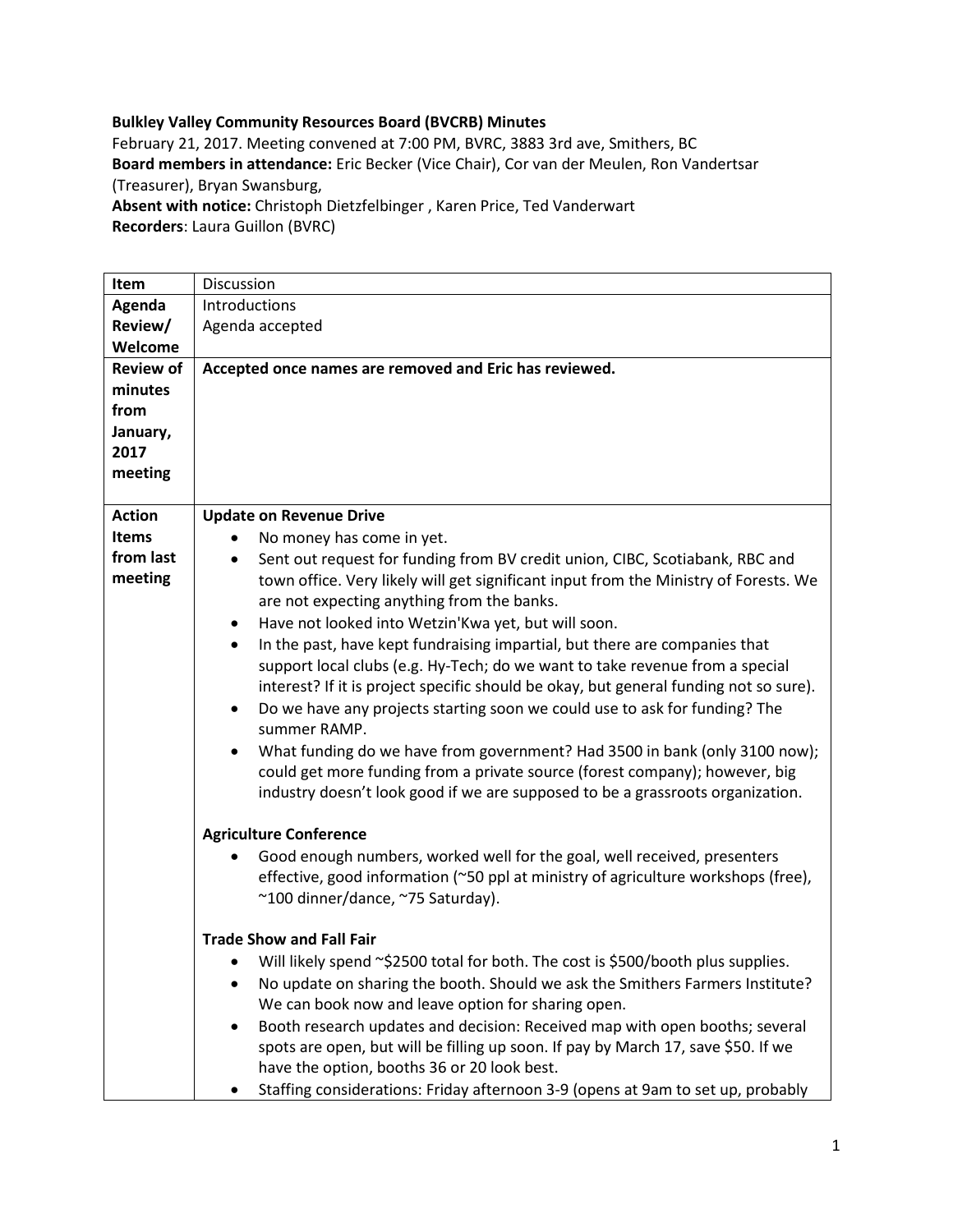| show up at noon), Saturday 10am - 6pm. Five people would be optimal. Cor and<br>Bryan will likely be around; Eric may be in Terrace. Could hire someone if really                                                                                                                                                                                                                                                                                                                                                                                                                                                                                                                                                                                                                                                                                                                                                 |
|-------------------------------------------------------------------------------------------------------------------------------------------------------------------------------------------------------------------------------------------------------------------------------------------------------------------------------------------------------------------------------------------------------------------------------------------------------------------------------------------------------------------------------------------------------------------------------------------------------------------------------------------------------------------------------------------------------------------------------------------------------------------------------------------------------------------------------------------------------------------------------------------------------------------|
| need.<br>Would like large display maps with forestry, mining, agricultural and trail<br>$\bullet$                                                                                                                                                                                                                                                                                                                                                                                                                                                                                                                                                                                                                                                                                                                                                                                                                 |
| information. Prefer 2-3 maps rather than one that's too cluttered. Print on<br>something strong and durable. Ministry of Forests can supply one forestry<br>orientated (anything that looks interesting, cutblocks, orthographic TSA area).<br>Will make a draft and send a pdf to the board to get an idea of how it looks. A                                                                                                                                                                                                                                                                                                                                                                                                                                                                                                                                                                                    |
| member has a map on file that can be printed showing all trails in valley<br>Could hand out a small, less detailed map.<br>$\bullet$                                                                                                                                                                                                                                                                                                                                                                                                                                                                                                                                                                                                                                                                                                                                                                              |
| Buttons with BVCRB to wear?<br>$\bullet$                                                                                                                                                                                                                                                                                                                                                                                                                                                                                                                                                                                                                                                                                                                                                                                                                                                                          |
| What type of literature available? Tiered effect questions with general concepts<br>$\bullet$<br>of what public prioritizes (motorized access or not, protected zones, etc.).<br>Incentive: three questions gets name in draw. Info on what being a board<br>member entails. Get a letterhead. Once have a template, can duplicate for fall<br>fair.                                                                                                                                                                                                                                                                                                                                                                                                                                                                                                                                                              |
| Picturing map in back, small table each end for writing. Space in middle to look<br>$\bullet$<br>at map. A couple seats. SFI could sit in front of agricultural map.                                                                                                                                                                                                                                                                                                                                                                                                                                                                                                                                                                                                                                                                                                                                              |
| Will have two meetings before show. Should have everything finalized before<br>٠<br>meeting after next. Have ready by April 1 at latest.                                                                                                                                                                                                                                                                                                                                                                                                                                                                                                                                                                                                                                                                                                                                                                          |
| Action (Ron): Draft maps for the trade show. Will send a pdf to get idea of<br>$\bullet$<br>map.                                                                                                                                                                                                                                                                                                                                                                                                                                                                                                                                                                                                                                                                                                                                                                                                                  |
| Action (Cor): Book the booth and contact board when confirmed.                                                                                                                                                                                                                                                                                                                                                                                                                                                                                                                                                                                                                                                                                                                                                                                                                                                    |
| Action (Eric): Outline for literature at the booth.<br>$\bullet$                                                                                                                                                                                                                                                                                                                                                                                                                                                                                                                                                                                                                                                                                                                                                                                                                                                  |
| <b>Discussion on Presentations</b>                                                                                                                                                                                                                                                                                                                                                                                                                                                                                                                                                                                                                                                                                                                                                                                                                                                                                |
| These are planned for regular meeting nights, would be great to bring people to them,<br>start meeting at 6:30pm, presentation at 7:30pm<br>March 21 Telkwa Caribou Recovery Plan                                                                                                                                                                                                                                                                                                                                                                                                                                                                                                                                                                                                                                                                                                                                 |
| The Ministry of Environment would like to joint venture with BVCRB for a<br>proposal that needs public consultation. They would have 3-4 people there to<br>answer questions. Held panel previously on accessing areas while keeping<br>protection. This is a moment that could tip government opinion on having clubs<br>control access. Could do the meeting before and after if presentation doesn't<br>run too long. Both BVCRB and MoE would do their own advertising. This could<br>bring more people out, increase exposure without much extra work.<br>How to advertise? Newspaper community section free, Bulkley browser free,<br>٠<br>radio - Moose, CFNR, CICK<br>Who is target market? Everyone who is not yet a member of a club. All<br>$\bullet$<br>recognized clubs already know about it. The BVCRB is against the club model of<br>access. Don't want to stack the audience with club members. |
| Action (Eric): Look into booking old church or college.                                                                                                                                                                                                                                                                                                                                                                                                                                                                                                                                                                                                                                                                                                                                                                                                                                                           |
|                                                                                                                                                                                                                                                                                                                                                                                                                                                                                                                                                                                                                                                                                                                                                                                                                                                                                                                   |
| April 18 Northwest Invasive Plant Counsel.                                                                                                                                                                                                                                                                                                                                                                                                                                                                                                                                                                                                                                                                                                                                                                                                                                                                        |
| Venue college or old church                                                                                                                                                                                                                                                                                                                                                                                                                                                                                                                                                                                                                                                                                                                                                                                                                                                                                       |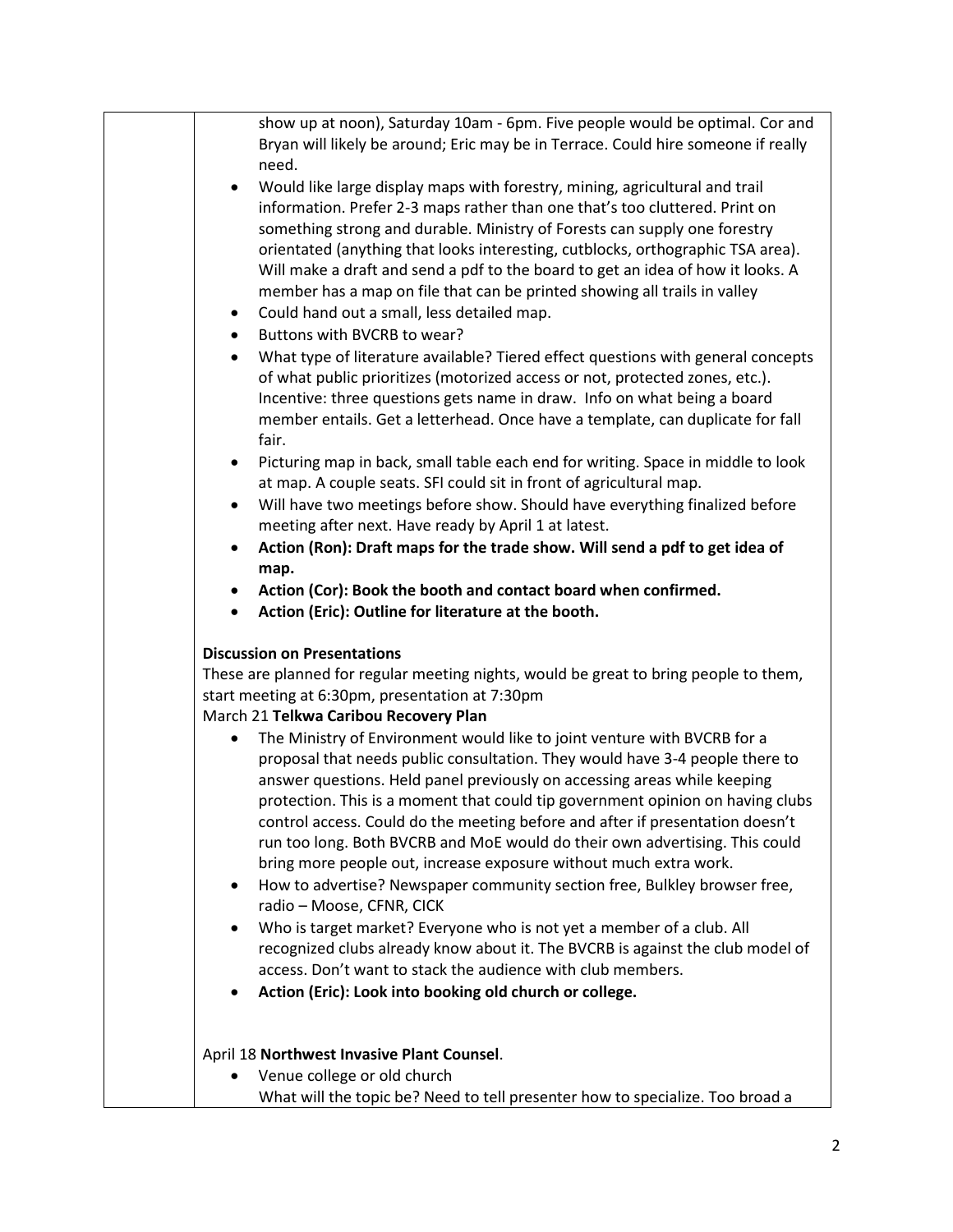|                        | topic to have a general presentation. Invasive plants in forestry, agriculture or<br>private land? Who is going to come unless it affects them specifically? Could<br>separate into multiple talks focusing on different groups. 2 segments - half hour<br>on each. Very different ways dealing with on agricultural land, crown land,<br>private property. Have a general section, like the "dirty dozen" and why<br>considered the worst. How to deal with on your property. Question time will get<br>more specific for people to ask. Could question people in the local area - likely<br>want to know lawns, pasture (private), forestry land low priority for public.<br>This education could lead to developing actions in future.<br>٠<br>Open to everyone. People want answers on what can be done. Interesting<br>$\bullet$<br>information if focused.<br>Speaker is Penni Adams from PG (will present anytime once snow is gone,<br>probably April); she has a variety of types of presentations.<br>Action (Bryan): Ask SFI members what they would like to see. Post on<br>FaceBook. Preliminary advertisement with time and date. |
|------------------------|-------------------------------------------------------------------------------------------------------------------------------------------------------------------------------------------------------------------------------------------------------------------------------------------------------------------------------------------------------------------------------------------------------------------------------------------------------------------------------------------------------------------------------------------------------------------------------------------------------------------------------------------------------------------------------------------------------------------------------------------------------------------------------------------------------------------------------------------------------------------------------------------------------------------------------------------------------------------------------------------------------------------------------------------------------------------------------------------------------------------------------------------------|
|                        | <b>Facebook page</b>                                                                                                                                                                                                                                                                                                                                                                                                                                                                                                                                                                                                                                                                                                                                                                                                                                                                                                                                                                                                                                                                                                                            |
|                        | Need someone to volunteer to manage. Used to be Bob and Jill. Minutes of                                                                                                                                                                                                                                                                                                                                                                                                                                                                                                                                                                                                                                                                                                                                                                                                                                                                                                                                                                                                                                                                        |
|                        | meetings, advertising events. Bryan will volunteer. Needs to be added as admin.<br>Action (Bryan): Become administrator for the Facebook page.<br>$\bullet$                                                                                                                                                                                                                                                                                                                                                                                                                                                                                                                                                                                                                                                                                                                                                                                                                                                                                                                                                                                     |
|                        |                                                                                                                                                                                                                                                                                                                                                                                                                                                                                                                                                                                                                                                                                                                                                                                                                                                                                                                                                                                                                                                                                                                                                 |
| Old<br><b>Business</b> | Membership drive, have spoken to Jeff Anderson (chair of selection committee) Three                                                                                                                                                                                                                                                                                                                                                                                                                                                                                                                                                                                                                                                                                                                                                                                                                                                                                                                                                                                                                                                             |
| <b>New</b>             | applications are in email.<br>A company is looking to place a helicopter pad on km 21 of Telkwa river. People<br>$\bullet$                                                                                                                                                                                                                                                                                                                                                                                                                                                                                                                                                                                                                                                                                                                                                                                                                                                                                                                                                                                                                      |
| <b>Business</b>        | use it anyway, but looking for official approval. Issue is what will do from there?                                                                                                                                                                                                                                                                                                                                                                                                                                                                                                                                                                                                                                                                                                                                                                                                                                                                                                                                                                                                                                                             |
|                        | Fly helicopters over star basin? Tourists will fly to see goats. Rules are very                                                                                                                                                                                                                                                                                                                                                                                                                                                                                                                                                                                                                                                                                                                                                                                                                                                                                                                                                                                                                                                                 |
|                        | flexible on where to fly, but there are proposed restrictions above the Telkwas.                                                                                                                                                                                                                                                                                                                                                                                                                                                                                                                                                                                                                                                                                                                                                                                                                                                                                                                                                                                                                                                                |
|                        | Is Tyee lake an alternative option? All the same routes for flying in the end. No<br>one feels strongly against this application.                                                                                                                                                                                                                                                                                                                                                                                                                                                                                                                                                                                                                                                                                                                                                                                                                                                                                                                                                                                                               |
|                        | Webpage: Are we taking that over? Website used to go to Patty, now goes to<br>$\bullet$                                                                                                                                                                                                                                                                                                                                                                                                                                                                                                                                                                                                                                                                                                                                                                                                                                                                                                                                                                                                                                                         |
|                        | Eric until someone else volunteers.                                                                                                                                                                                                                                                                                                                                                                                                                                                                                                                                                                                                                                                                                                                                                                                                                                                                                                                                                                                                                                                                                                             |
|                        | Bob would like to stay on the email list, has made suggestions about agenda.                                                                                                                                                                                                                                                                                                                                                                                                                                                                                                                                                                                                                                                                                                                                                                                                                                                                                                                                                                                                                                                                    |
|                        | Should we include someone who isn't a member? Consensus is we value his                                                                                                                                                                                                                                                                                                                                                                                                                                                                                                                                                                                                                                                                                                                                                                                                                                                                                                                                                                                                                                                                         |
|                        | input just as anyone else's.<br>Concern in the community about smoke from slash burning. Air quality issue in<br>$\bullet$                                                                                                                                                                                                                                                                                                                                                                                                                                                                                                                                                                                                                                                                                                                                                                                                                                                                                                                                                                                                                      |
|                        | Telkwa. The group currently focused on that is the BV Airshed Society. One and a                                                                                                                                                                                                                                                                                                                                                                                                                                                                                                                                                                                                                                                                                                                                                                                                                                                                                                                                                                                                                                                                |
|                        | half years ago, board was divided on whether air is a factor in mandate. Not in                                                                                                                                                                                                                                                                                                                                                                                                                                                                                                                                                                                                                                                                                                                                                                                                                                                                                                                                                                                                                                                                 |
|                        | the list of values. The BVCRB mandate also does not include the town. If                                                                                                                                                                                                                                                                                                                                                                                                                                                                                                                                                                                                                                                                                                                                                                                                                                                                                                                                                                                                                                                                        |
|                        | someone else is already looking into this, should we also? What is the overlap of<br>air/water quality and what this board does? Board feels that although it is a                                                                                                                                                                                                                                                                                                                                                                                                                                                                                                                                                                                                                                                                                                                                                                                                                                                                                                                                                                              |
|                        | concern, stay out of it for now.                                                                                                                                                                                                                                                                                                                                                                                                                                                                                                                                                                                                                                                                                                                                                                                                                                                                                                                                                                                                                                                                                                                |
| <b>Items</b> for       | Action Items due in the next 2 weeks:                                                                                                                                                                                                                                                                                                                                                                                                                                                                                                                                                                                                                                                                                                                                                                                                                                                                                                                                                                                                                                                                                                           |
| next                   | Cor will book trade show booth, will contact those present today when booked.                                                                                                                                                                                                                                                                                                                                                                                                                                                                                                                                                                                                                                                                                                                                                                                                                                                                                                                                                                                                                                                                   |
| meeting                | Cor will send a check to bcweb (domain registration)                                                                                                                                                                                                                                                                                                                                                                                                                                                                                                                                                                                                                                                                                                                                                                                                                                                                                                                                                                                                                                                                                            |
|                        | Ron will draft maps for the trade show. Will send a pdf to get idea of map (before next<br>meeting)                                                                                                                                                                                                                                                                                                                                                                                                                                                                                                                                                                                                                                                                                                                                                                                                                                                                                                                                                                                                                                             |
|                        | Eric will come up with an outline for literature at the booth.                                                                                                                                                                                                                                                                                                                                                                                                                                                                                                                                                                                                                                                                                                                                                                                                                                                                                                                                                                                                                                                                                  |